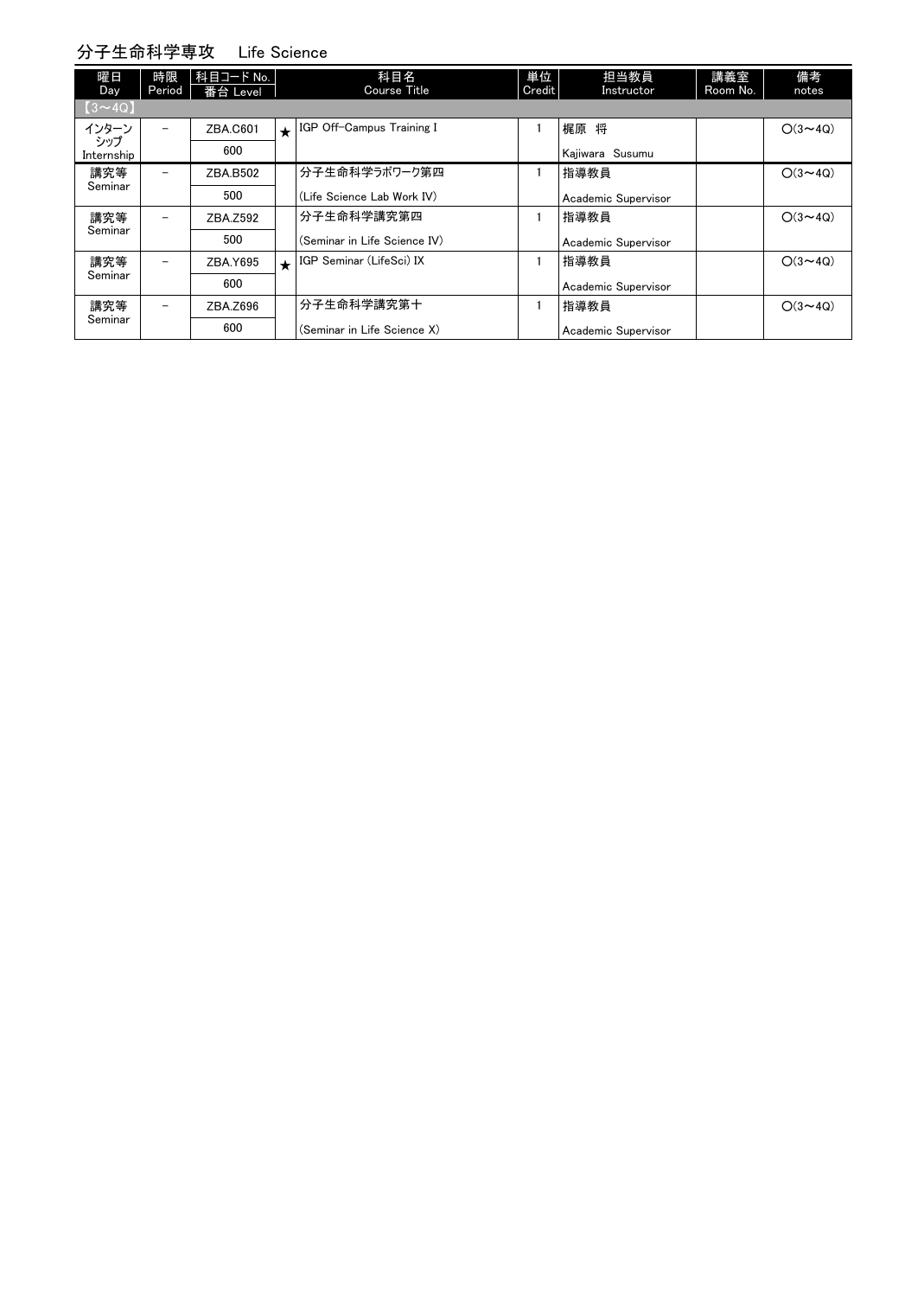#### 生体システム専攻 Biological Sciences

| 曜日<br>Day         | 時限<br>Period | 科目コード No.<br>番台 Level |            | 科目名<br>Course Title         | 単位<br>Credit | 担当教員<br>Instructor  | 講義室<br>Room No. | 備考<br>notes    |
|-------------------|--------------|-----------------------|------------|-----------------------------|--------------|---------------------|-----------------|----------------|
| $(3 \sim 4Q)$     |              |                       |            |                             |              |                     |                 |                |
| インターン             |              | ZBA.C601              | $\star$    | IGP Off-Campus Training I   | 1            | 梶原 将                |                 | $O(3 \sim 4Q)$ |
| シップ<br>Internship |              | 600                   |            |                             |              | Kajiwara Susumu     |                 |                |
| 講究等               |              | ZBB.Y691              | $\bigstar$ | IGP Seminar (BioSci) V      |              | 指導教員                |                 | $O(3 \sim 4Q)$ |
| Seminar           |              | 600                   |            |                             |              | Academic Supervisor |                 |                |
| 講究等<br>Seminar    |              | ZBB.Y693              | $\bigstar$ | IGP Seminar (BioSci) VII    | 1            | 指導教員                |                 | $O(3 \sim 4Q)$ |
|                   |              | 600                   |            |                             |              | Academic Supervisor |                 |                |
| 講究等<br>Seminar    |              | ZBB.Y695              | $\star$    | IGP Seminar (BioSci) IX     |              | 指導教員                |                 | $O(3 \sim 4Q)$ |
|                   |              | 600                   |            |                             |              | Academic Supervisor |                 |                |
| 講究等               |              | ZBB.Z692              |            | 生体システム講究第六                  | 1            | 指導教員                |                 | $O(3 \sim 4Q)$ |
| Seminar           |              | 600                   |            | (Seminar in Biosystem VI)   |              | Academic Supervisor |                 |                |
| 講究等<br>Seminar    |              | ZBB.Z694              |            | 生体システム講究第八                  |              | 指導教員                |                 | $O(3 \sim 4Q)$ |
|                   |              | 600                   |            | (Seminar in Biosystem VIII) |              | Academic Supervisor |                 |                |
| 講究等<br>Seminar    |              | ZBB.Z696              |            | 生体システム講究第十                  | 1            | 指導教員                |                 | $O(3 \sim 4Q)$ |
|                   |              | 600                   |            | (Seminar in Biosystem X)    |              | Academic Supervisor |                 |                |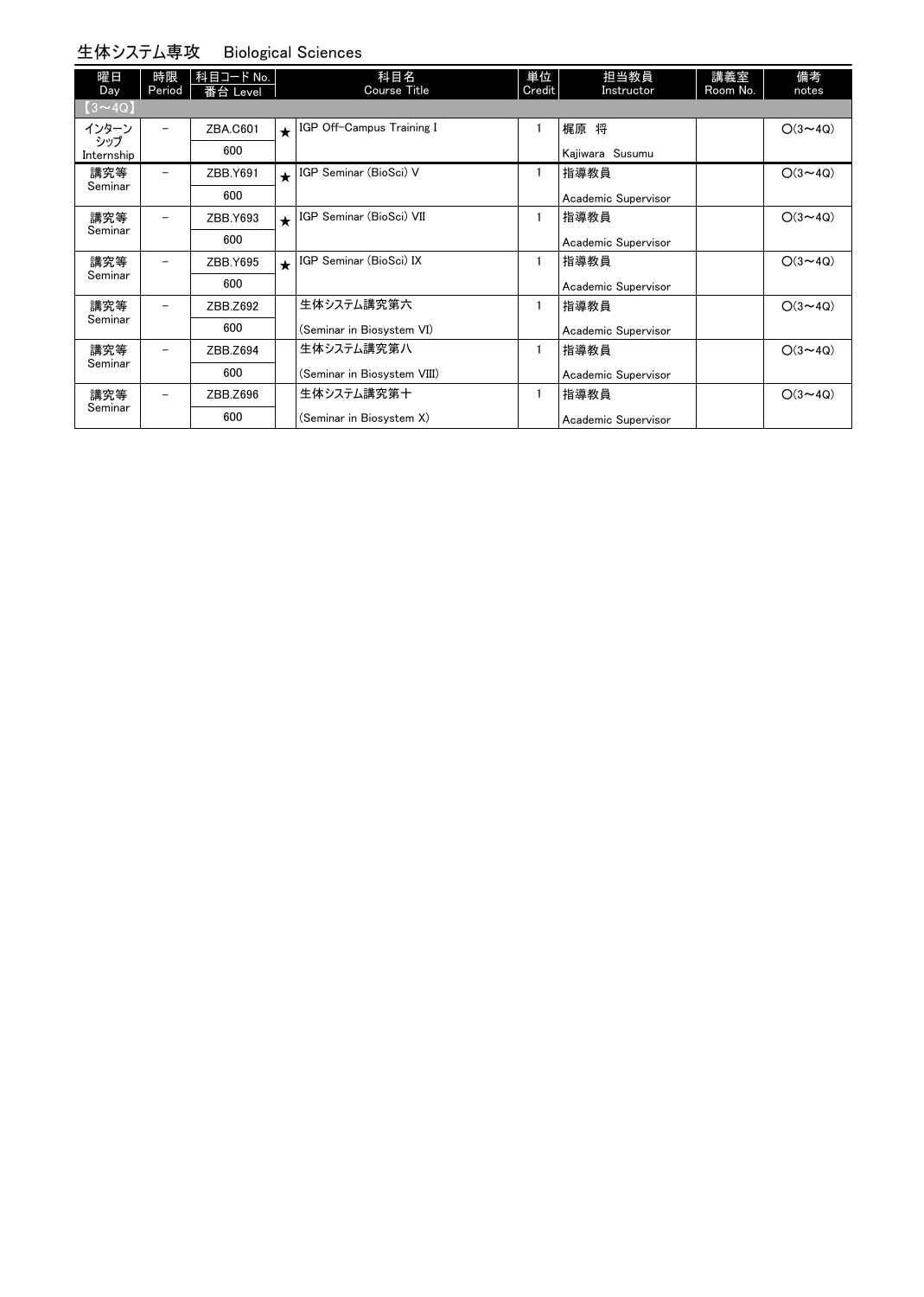#### 生命情報専攻 Biological Information

| 曜日<br>Day         | 時限<br>Period             | │科目コード No.<br>番台 Level |             | 科目名<br><b>Course Title</b>                                  | 単位<br>Credit   | 担当教員<br>Instructor  | 講義室<br>Room No. | 備考<br>notes    |
|-------------------|--------------------------|------------------------|-------------|-------------------------------------------------------------|----------------|---------------------|-----------------|----------------|
| $(3 \sim 4Q)$     |                          |                        |             |                                                             |                |                     |                 |                |
| 集中講義              |                          | ZBC.B402               |             | 生命理工学特別実験第二(生命情報)                                           | $\overline{2}$ | 指導教員                |                 | $O(3 \sim 4Q)$ |
| 等<br>Intensive    |                          | 400                    |             | (Directed Laboratory Works in Biological<br>Information II) |                | Academic Supervisor |                 |                |
| インターン             | $\equiv$                 | ZBA.C601               | $\ddotmark$ | IGP Off-Campus Training I                                   | $\mathbf{1}$   | 梶原 将                |                 | $O(3 \sim 4Q)$ |
| シップ<br>Internship |                          | 600                    |             |                                                             |                | Kajiwara Susumu     |                 |                |
| 講究等               |                          | ZBC.B404               |             | 生命情報ラボワーク第二                                                 | $\mathbf{1}$   | 指導教員                |                 | $O(3 \sim 4Q)$ |
| Seminar           |                          | 400                    |             | (Biological Information Lab Work II)                        |                | Academic Supervisor |                 |                |
| 講究等               |                          | ZBC.Y491               | $\star$     | IGP Seminar (BioInfo) I                                     | $\mathbf{1}$   | 指導教員                |                 | $O(3 \sim 4Q)$ |
| Seminar           |                          | 400                    |             |                                                             |                | Academic Supervisor |                 |                |
| 講究等               |                          | ZBC.Z492               |             | 生命情報講究第二                                                    | $\mathbf{1}$   | 指導教員                |                 | $O(3 \sim 4Q)$ |
| Seminar           |                          | 400                    |             | (Seminars in Biological Information II)                     |                | Academic Supervisor |                 |                |
| 講究等<br>Seminar    | $\overline{\phantom{0}}$ | ZBC.B502               |             | 生命情報ラボワーク第四                                                 | $\mathbf{1}$   | 指導教員                |                 | $O(3 \sim 4Q)$ |
|                   |                          | 500                    |             | (Biological Information Lab Work IV)                        |                | Academic Supervisor |                 |                |
| 講究等               | $\overline{\phantom{a}}$ | ZBC.Y591               | $\star$     | IGP Seminar (BioInfo) III                                   | $\mathbf{1}$   | 指導教員                |                 | $O(3 \sim 4Q)$ |
| Seminar           |                          | 500                    |             |                                                             |                | Academic Supervisor |                 |                |
| 講究等               |                          | ZBC.Z592               |             | 生命情報講究第四                                                    | $\mathbf{1}$   | 指導教員                |                 | $O(3 \sim 4Q)$ |
| Seminar           |                          | 500                    |             | (Seminars in Biological Information IV)                     |                | Academic Supervisor |                 |                |
| 講究等               |                          | ZBC.Y691               | $\star$     | IGP Seminar (BioInfo) V                                     | $\mathbf{1}$   | 指導教員                |                 | $O(3 \sim 40)$ |
| Seminar           |                          | 600                    |             |                                                             |                | Academic Supervisor |                 |                |
| 講究等               |                          | ZBC.Y693               | $\star$     | IGP Seminar (BioInfo) VII                                   | $\mathbf{1}$   | 指導教員                |                 | $O(3 \sim 4Q)$ |
| Seminar           |                          | 600                    |             |                                                             |                | Academic Supervisor |                 |                |
| 講究等               |                          | ZBC.Y695               | $\star$     | IGP Seminar (BioInfo) IX                                    | $\mathbf{1}$   | 指導教員                |                 | $O(3 \sim 4Q)$ |
| Seminar           |                          | 600                    |             |                                                             |                | Academic Supervisor |                 |                |
| 講究等               | $\overline{a}$           | ZBC.Z692               |             | 生命情報講究第六                                                    | $\mathbf{1}$   | 指導教員                |                 | $O(3 \sim 4Q)$ |
| Seminar           |                          | 600                    |             | (Seminars in Biological Information VI)                     |                | Academic Supervisor |                 |                |
| 講究等               | $\overline{\phantom{m}}$ | ZBC.Z694               |             | 生命情報講究第八                                                    | $\mathbf{1}$   | 指導教員                |                 | $O(3 \sim 4Q)$ |
| Seminar           |                          | 600                    |             | (Seminars in Biological Information VIII)                   |                | Academic Supervisor |                 |                |
| 講究等               |                          | ZBC.Z696               |             | 生命情報講究第十                                                    | $\mathbf{1}$   | 指導教員                |                 | $O(3 - 4Q)$    |
| Seminar           |                          | 600                    |             | (Seminars in Biological Information X)                      |                | Academic Supervisor |                 |                |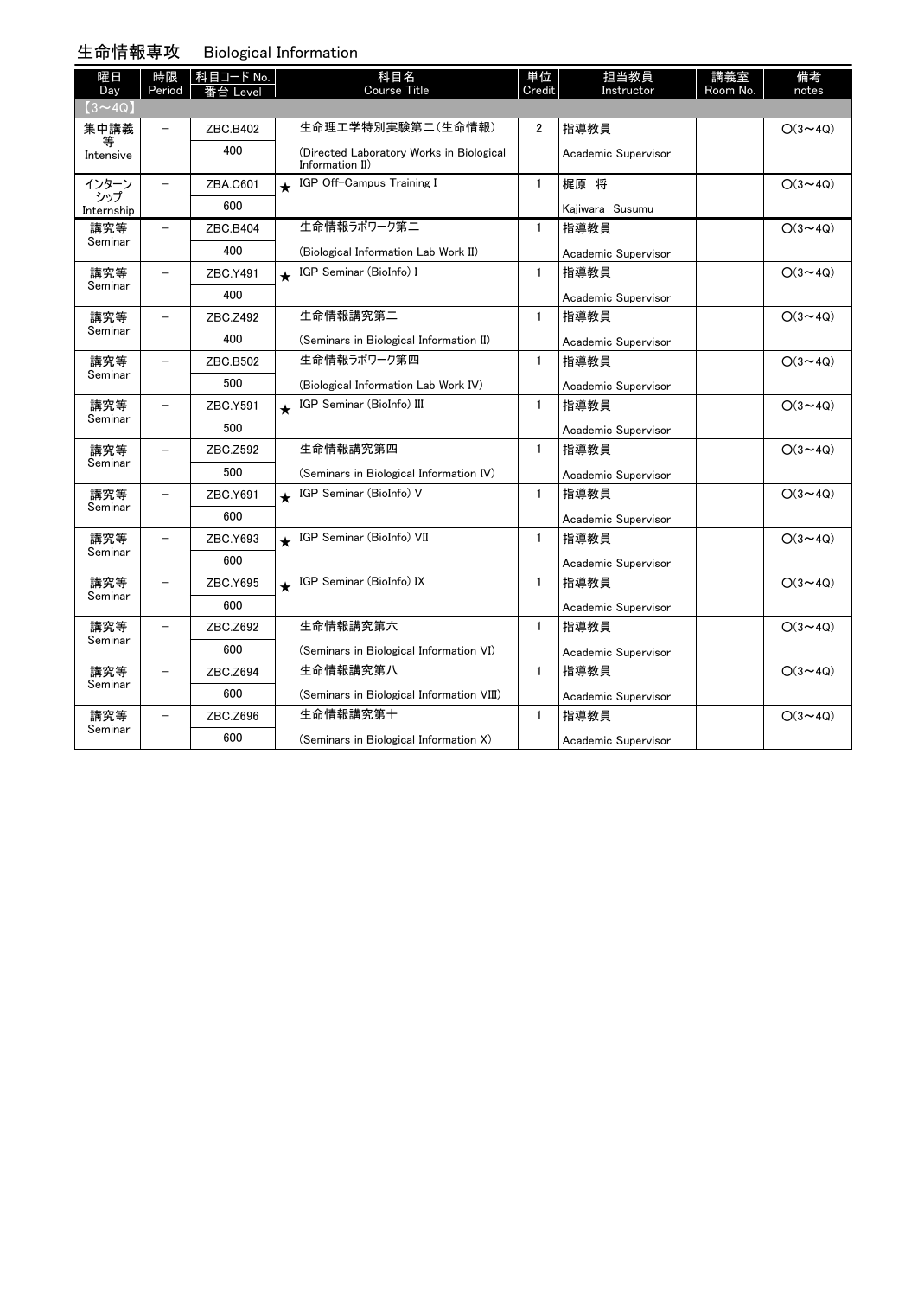### 生物プロセス専攻 Bioengineering

| 曜日<br>Day         | 時限<br>Period             | 科目コード No.<br>番台 Level |         | 科目名<br>Course Title                                 | 単位<br>Credit   | 担当教員<br>Instructor  | 講義室<br>Room No. | 備考<br>notes    |
|-------------------|--------------------------|-----------------------|---------|-----------------------------------------------------|----------------|---------------------|-----------------|----------------|
| $(3 \sim 4Q)$     |                          |                       |         |                                                     |                |                     |                 |                |
| 集中講義              | $\overline{\phantom{a}}$ | ZBD.B401              |         | 生命理工学特別実験(生物プロ)                                     | $\overline{2}$ | 各教員                 |                 | $O(3 \sim 4Q)$ |
| 等<br>Intensive    |                          | 400                   |         | (Directed Laboratory Works in<br>Bioengineering II) |                | Academic Supervisor |                 |                |
| インターン             |                          | ZBA.C601              |         | IGP Off-Campus Training I                           | $\mathbf{1}$   | 梶原 将                |                 | $O(3 \sim 4Q)$ |
| シップ<br>Internship |                          | 600                   |         |                                                     |                | Kaiiwara Susumu     |                 |                |
| 講究等               |                          | ZBD.Y491              | $\star$ | IGP Seminar (BioEng) I                              | $\mathbf{1}$   | 指導教員                |                 | $O(3 \sim 4Q)$ |
| Seminar           |                          | 400                   |         |                                                     |                | Academic Supervisor |                 |                |
| 講究等               |                          | ZBD.Z492              |         | 生物プロセス講究第二                                          | $\mathbf{1}$   | 指導教員                |                 | $O(3 \sim 4Q)$ |
| Seminar           |                          | 400                   |         | (Seminar in Bioengineering II)                      |                | Academic Supervisor |                 |                |
| 講究等               |                          | ZBD.Y591              | $\star$ | IGP Seminar (BioEng) III                            | $\mathbf{1}$   | 指導教員                |                 | $O(3 \sim 4Q)$ |
| Seminar           |                          | 500                   |         |                                                     |                | Academic Supervisor |                 |                |
| 講究等               | $\qquad \qquad -$        | ZBD.Z592              |         | 生物プロセス講究第四                                          | $\mathbf{1}$   | 指導教員                |                 | $O(3 \sim 4Q)$ |
| Seminar           |                          | 500                   |         | (Seminar in Bioengineering IV)                      |                | Academic Supervisor |                 |                |
| 講究等               |                          | ZBD.Y691              | $\star$ | IGP Seminar (BioEng) V                              | $\mathbf{1}$   | 指導教員                |                 | $O(3 \sim 4Q)$ |
| Seminar           |                          | 600                   |         |                                                     |                | Academic Supervisor |                 |                |
| 講究等               |                          | ZBD.Y693              | $\star$ | IGP Seminar (BioEng) VII                            | $\mathbf{1}$   | 指導教員                |                 | $O(3 \sim 4Q)$ |
| Seminar           |                          | 600                   |         |                                                     |                | Academic Supervisor |                 |                |
| 講究等               |                          | ZBD.Y695              | $\star$ | IGP Seminar (BioEng) IX                             | $\mathbf{1}$   | 指導教員                |                 | $O(3 \sim 4Q)$ |
| Seminar           |                          | 600                   |         |                                                     |                | Academic Supervisor |                 |                |
| 講究等               | $\overline{\phantom{0}}$ | ZBD.Z692              |         | 生物プロセス講究第六                                          | $\mathbf{1}$   | 指導教員                |                 | $O(3 \sim 4Q)$ |
| Seminar           |                          | 600                   |         | (Seminar in Bioengineering VI)                      |                | Academic Supervisor |                 |                |
| 講究等               | $\overline{\phantom{0}}$ | ZBD.Z694              |         | 生物プロセス講究第八                                          | $\mathbf{1}$   | 指導教員                |                 | $O(3 \sim 4Q)$ |
| Seminar           |                          | 600                   |         | (Seminar in Bioengineering VIII)                    |                | Academic Supervisor |                 |                |
| 講究等               | $\qquad \qquad -$        | ZBD.Z696              |         | 生物プロセス講究第十                                          | $\mathbf{1}$   | 指導教員                |                 | $O(3 \sim 4Q)$ |
| Seminar           |                          | 600                   |         | (Seminar in Bioengineering X)                       |                | Academic Supervisor |                 |                |